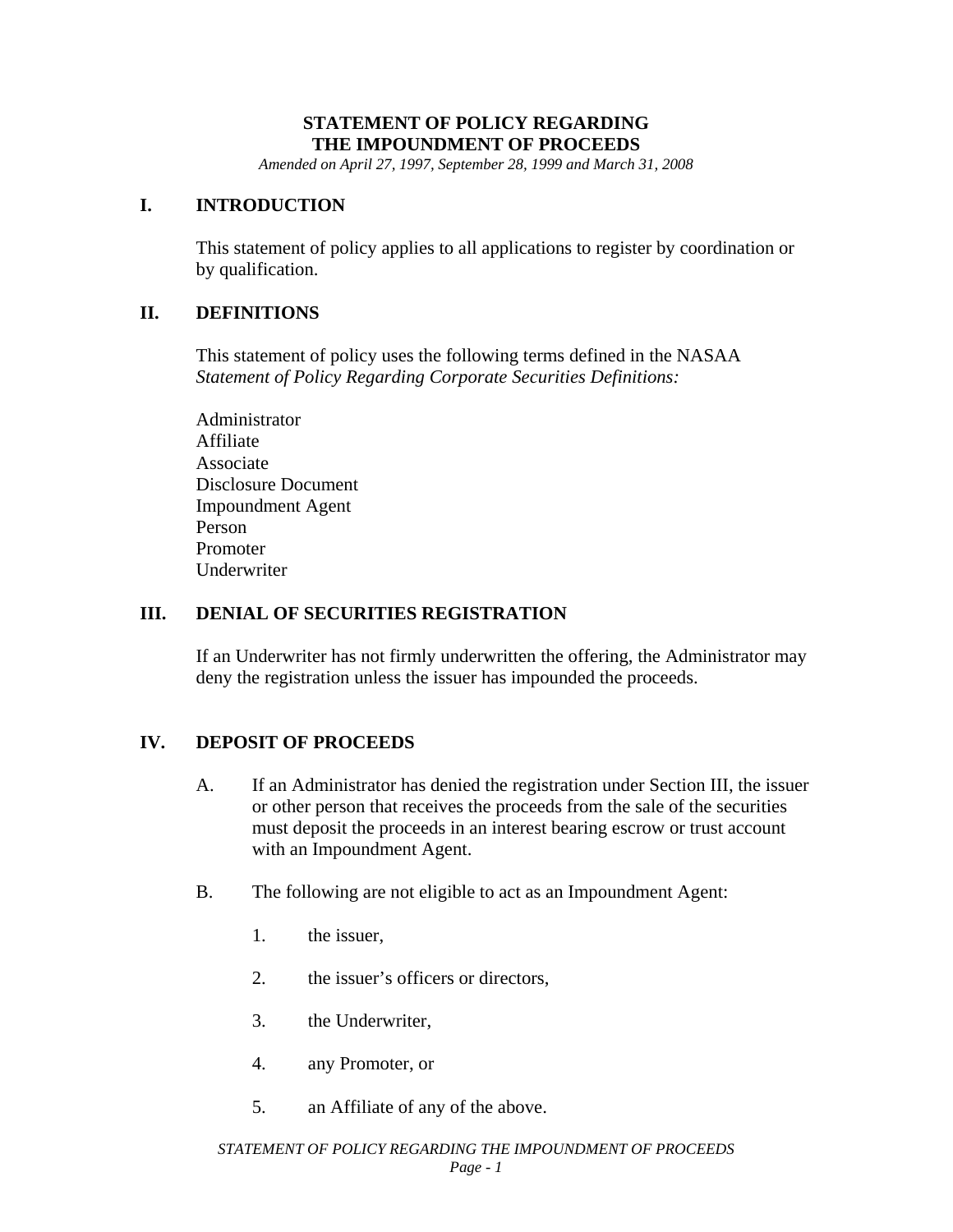# **V. The Impoundment Agreement**

- A. An Impoundment Agreement must provide that, until the Impoundment Agent releases the proceeds to the issuer under the terms of the Agreement, the following persons do not have any claims to the impounded proceeds
	- 1. creditors of the issuer,
	- 2. Affiliates,
	- 3. Associates, or
	- 4. Underwriters.
- B. The Agreement must provide that
	- 1. the Impoundment Agent must notify the Administrator in writing when the Agent releases the proceeds to the issuer or other person entitled to the proceeds;
	- 2. if the proceeds do not meet the minimum requirements within the time set out in the Agreement, the Impoundment Agent
		- a. must release and return the proceeds directly to the investors,
		- b. when returning proceeds to investors, must also pay to the investors, on a pro rata basis, all interest earned on the proceeds, and
		- c. must not deduct any expenses, including fees of the Impoundment Agent.
- C. The Agreement must provide that the Administrator may
	- 1. inspect the records of the Impoundment Agent at any reasonable time and where the records are located, and
	- 2. copy any record that is inspected.
- D. An officer from each of the issuer, Underwriter (if applicable) and Impoundment Agent must sign the Impoundment Agreement on behalf of the entity they represent.
- E. The Disclosure Document must include a summary of the principal terms of the Impoundment Agreement.